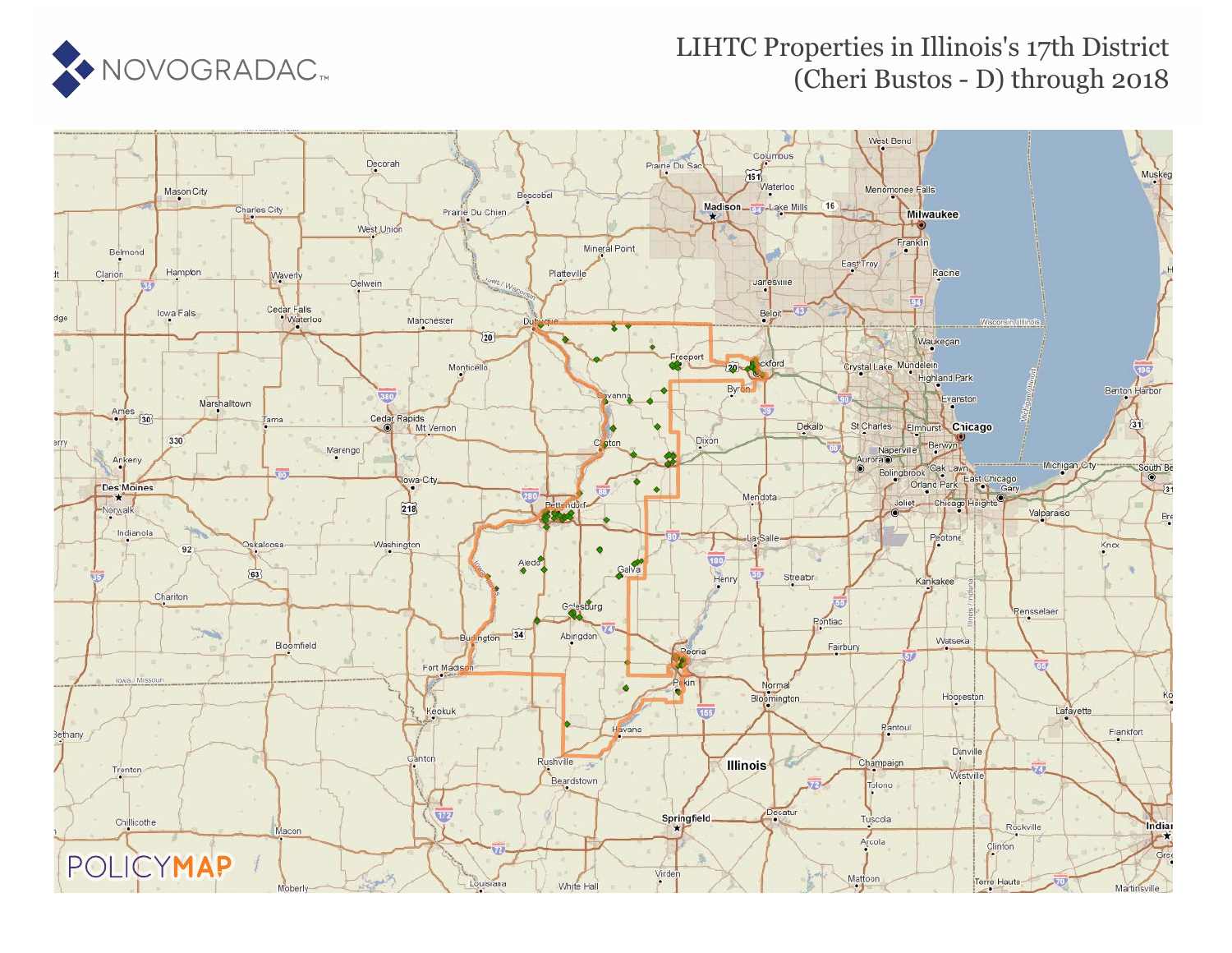| <b>Project Name</b>                                           | <b>Address</b>                      | City             | <b>State</b> | <b>Zip Code</b> | <b>Nonprofit</b><br><b>Sponsor</b> | <b>Allocation</b><br><b>Year</b> | <b>Annual</b><br><b>Allocated</b><br><b>Amount</b> | <b>Year Placed</b><br>in Service | <b>Construction Type</b>       | <b>Total</b><br><b>Units</b> | Low<br><b>Income</b><br><b>Units</b> | <b>Rent or</b><br><b>Income</b><br><b>Ceiling</b> | <b>Credit</b><br><b>Percentage</b>          | Tax-<br><b>Exempt</b><br><b>Bond</b> | <b>HUD Multi-</b><br>Family<br><b>Financing/Rental</b><br><b>Assistance</b> |
|---------------------------------------------------------------|-------------------------------------|------------------|--------------|-----------------|------------------------------------|----------------------------------|----------------------------------------------------|----------------------------------|--------------------------------|------------------------------|--------------------------------------|---------------------------------------------------|---------------------------------------------|--------------------------------------|-----------------------------------------------------------------------------|
| MILLEDGEVILLE<br><b>PROPERTIES</b>                            | 700 STOVER<br>AVE                   | MILLEDGEVILLE IL |              | 61051           | No                                 | 1991                             | \$21,538                                           | 1992                             | <b>New Construction</b>        | 12                           | 12                                   | 60% AMGI                                          | $30\,\%$ present $\,$ No value              |                                      |                                                                             |
| <b>SHANNON MANOR</b>                                          | <b>10 N STANTON</b><br><b>ST</b>    | <b>SHANNON</b>   | IL.          | 61078           | No                                 | 1991                             | \$19,051                                           | 1992                             | <b>New Construction</b>        | 12                           | 13                                   | 60% AMGI                                          | <b>Both 30%</b><br>and 70%<br>present value | No                                   |                                                                             |
| VILLAGE SQUARE<br>ELDERLY III                                 | 1628 E MYRTLE CANTON<br><b>ST</b>   |                  | IL           | 61520           | No                                 | 1991                             | \$21,249                                           | 1992                             | New Construction               | 16                           | 16                                   | 60% AMGI                                          | $30\,\%$ present $\,$ No value              |                                      |                                                                             |
| <b>CAMBRIDGE MANOR</b>                                        | 500 N E ST                          | CAMBRIDGE        | IL           | 61238           | No                                 | 1991                             | \$18,483                                           | 1992                             | <b>New Construction</b>        | 12                           | 12                                   | 60% AMGI                                          | $30\,\%$ present $\,$ No value              |                                      |                                                                             |
| <b>MEADOW LANE</b><br><b>SENIOR APTS</b>                      | 600W<br><b>JEFFERSON ST</b>         | <b>WARREN</b>    | IL           | 61087           | No                                 | 1992                             | \$25,553                                           | 1992                             | <b>New Construction</b>        | 16                           | 16                                   | 60% AMGI                                          | $30\,\%$ present $\,$ No value              |                                      |                                                                             |
| <b>ST FRANCIS ESTATES</b>                                     | 3737 N<br>MARYBELLE<br>AVE          | <b>PEORIA</b>    | IL           | 61615           | No                                 | 1992                             | \$332,274                                          | 1992                             | <b>New Construction</b>        | 96                           | 96                                   | 60% AMGI                                          | $30\,\%$ present $\,$ No value              |                                      |                                                                             |
| SUNNYVIEW B & E                                               | 421 E WILLARD WATAGA<br><b>ST</b>   |                  | IL           | 61488           | No                                 | 1992                             | \$18,722                                           | 1992                             | Acquisition and Rehab 12       |                              | 12                                   | 60% AMGI                                          | $30\,\%$ present $\,$ No value              |                                      |                                                                             |
| <b>LAURELWOOD APTS</b>                                        | 401<br>HANABARGER LANARK<br>ST      |                  | IL           | 61046           |                                    | 1991                             | \$28,804                                           | 1992                             | Not Indicated                  | 16                           | 16                                   |                                                   | Not<br>Indicated                            |                                      |                                                                             |
| ANCHOR HOUSING III 517 OAKLEY AVE ROCKFORD                    |                                     |                  | IL           | 61101           |                                    | 1992                             | \$14,461                                           | 1993                             | <b>Acquisition and Rehab 8</b> |                              | $8\phantom{1}$                       |                                                   | Not<br>Indicated                            |                                      |                                                                             |
| <b>APPLE RIVER</b><br><b>HOUSING</b>                          | 305 MAPLE ST APPLE RIVER            |                  | IL           | 61001           |                                    | 1992                             | \$14,666                                           | 1993                             | <b>New Construction</b>        | 8                            | 8                                    |                                                   | Not<br>Indicated                            |                                      |                                                                             |
| DD DEVELOPMENT OF 2105 FREEPORT STERLING<br><b>STERLING I</b> | RD                                  |                  | IL.          | 61081           | No                                 | 1992                             | \$71,855                                           | 1993                             | <b>New Construction</b>        | 12                           | 12                                   | 60% AMGI                                          | 70 % present No<br>value                    |                                      |                                                                             |
| MEADOW LANE APTS                                              | 1401 EL CAMINO $_{\rm PEKIN}$<br>DR |                  | $\rm IL$     |                 | $\mathbf {No}$                     | 1992                             | \$197,579                                          | 1993                             | New Construction               | 56                           | 56                                   | 60% AMGI                                          | Both $30\%$<br>and $70\%$<br>present value  | $\mathbf{N}\mathbf{o}$               |                                                                             |
| MAPLE CREST APTS                                              | 447 E WILLARD WATAGA<br><b>ST</b>   |                  | IL           | 61488           | $\rm\thinspace No$                 | 1992                             | \$16,306                                           | 1993                             | Acquisition and Rehab 12       |                              | 12                                   | 60% AMGI                                          | Both $30\%$<br>and 70%<br>present value     | No                                   |                                                                             |

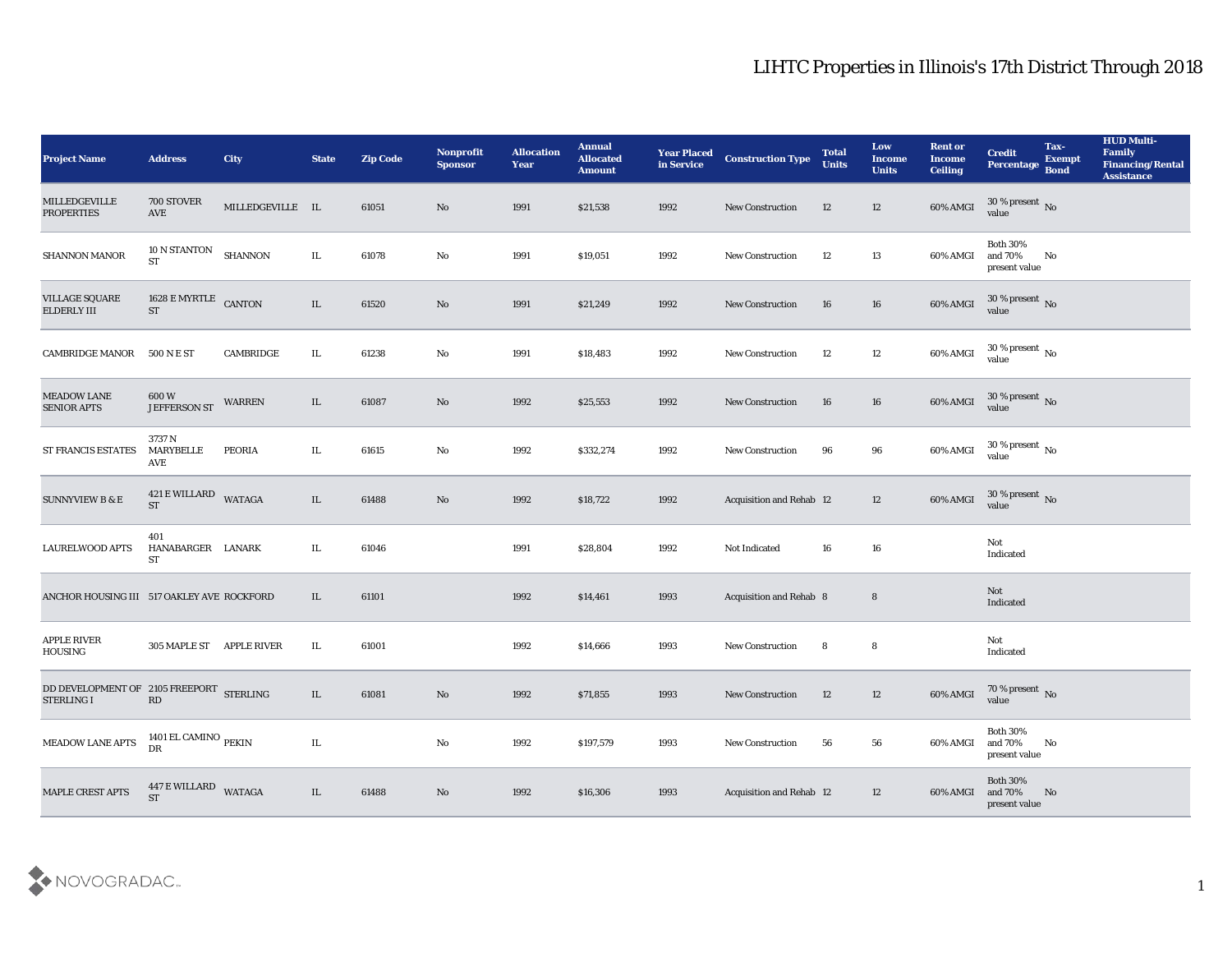| Project Name                                          | <b>Address</b>            | City                      | <b>State</b> | <b>Zip Code</b> | Nonprofit<br><b>Sponsor</b> | <b>Allocation</b><br><b>Year</b> | <b>Annual</b><br><b>Allocated</b><br><b>Amount</b> | <b>Year Placed</b><br>in Service | <b>Construction Type</b>        | <b>Total</b><br><b>Units</b> | Low<br><b>Income</b><br><b>Units</b> | <b>Rent or</b><br><b>Income</b><br><b>Ceiling</b> | <b>Credit</b><br><b>Percentage</b>          | Tax-<br><b>Exempt</b><br><b>Bond</b> | <b>HUD Multi-</b><br>Family<br><b>Financing/Rental</b><br><b>Assistance</b> |
|-------------------------------------------------------|---------------------------|---------------------------|--------------|-----------------|-----------------------------|----------------------------------|----------------------------------------------------|----------------------------------|---------------------------------|------------------------------|--------------------------------------|---------------------------------------------------|---------------------------------------------|--------------------------------------|-----------------------------------------------------------------------------|
| <b>HILLSIDE APTS</b>                                  | 310 ILLINOIS ST ELIZABETH |                           | IL           | 61028           | No                          | 1992                             | \$21,417                                           | 1993                             | <b>New Construction</b>         | 12                           | 12                                   | 60% AMGI                                          | $30$ % present $\,$ No $\,$<br>value        |                                      |                                                                             |
| <b>BRUCKNER APTS</b>                                  | 1007 S ST                 | <b>THOMSON</b>            | IL           | 61285           |                             | 1993                             | \$16,840                                           | 1994                             | New Construction                | $6\phantom{.}6$              | $\overline{5}$                       |                                                   | <b>Not</b><br>Indicated                     |                                      |                                                                             |
| DD DEVELOPMENT OF 2105 FREEPORT<br><b>STERLING II</b> | $\mathbf{R}\mathbf{D}$    | <b>STERLING</b>           | IL           | 61081           | No                          | 1993                             | \$55,993                                           | 1994                             | New Construction                | 10                           | 10                                   | 60% AMGI                                          | $70\,\%$ present $\,$ No value              |                                      |                                                                             |
| <b>COURT STREET APTS</b>                              | 410 N CT ST               | <b>ROCKFORD</b>           | IL           | 61103           | No                          | 1994                             | \$44,499                                           | 1994                             | Acquisition and Rehab 15        |                              | 14                                   | 60% AMGI                                          | $30\,\%$ present $\,$ No value              |                                      |                                                                             |
| <b>MELD MANOR</b>                                     | 414 N CT ST               | <b>ROCKFORD</b>           | IL           | 61103           | No                          | 1994                             | \$101,270                                          | 1994                             | <b>Acquisition and Rehab 12</b> |                              | 12                                   | 60% AMGI                                          | $30\,\%$ present $\,$ No value              |                                      |                                                                             |
| <b>AL'S PLACE</b>                                     | 405 A ST                  | PROPHETSTOWN IL           |              | 61277           | No                          | 1994                             | \$119,365                                          | 1995                             | <b>New Construction</b>         | 16                           | 16                                   | 60% AMGI                                          | $70\,\%$ present $\,$ No value              |                                      |                                                                             |
| VILLAGE GREEN APTS<br>(KEITHSBURG)                    | 304 S 14TH ST KEITHSBURG  |                           | IL           | 61442           | No                          | 1995                             | \$25,520                                           | 1995                             | <b>New Construction</b>         | 12                           | 12                                   | 60% AMGI                                          | $30\,\%$ present $\,$ No value              |                                      |                                                                             |
| <b>LE CLAIR APTS</b>                                  | 421 19TH ST               | <b>MOLINE</b>             | IL           | 61265           | No                          | 1993                             | \$715,940                                          | 1995                             | Acquisition and Rehab 110       |                              | 110                                  | 60% AMGI                                          | <b>Both 30%</b><br>and 70%<br>present value | No                                   |                                                                             |
| OLD CITY HALL APTS                                    | 126 S FIRST ST ROCKFORD   |                           | IL           | 61104           | No                          | 1994                             | \$212,313                                          | 1995                             | Acquisition and Rehab 31        |                              | 31                                   | 60% AMGI                                          | $30\,\%$ present $\,$ No value              |                                      |                                                                             |
| 528 SEVENTH STREET                                    | 528 SEVENTH<br><b>ST</b>  | <b>ROCKFORD</b>           | IL           | 61104           | No                          | 1994                             | \$49,950                                           | 1996                             | <b>Acquisition and Rehab 8</b>  |                              | 8                                    | 60% AMGI                                          | <b>Both 30%</b><br>and 70%<br>present value | No                                   |                                                                             |
| FARMINGTON MANOR $700 \text{ E CT ST}$<br><b>APTS</b> |                           | FARMINGTON                | IL           | 61531           | No                          | 1996                             | \$25,896                                           | 1996                             | <b>New Construction</b>         | 18                           | 18                                   | 60% AMGI and 70%                                  | <b>Both 30%</b><br>present value            | No                                   |                                                                             |
| <b>KIWANIS MANOR</b>                                  | 3000 LORAS DR FREEPORT    |                           | IL           | 61032           | $\rm\thinspace No$          | 1994                             | \$274,433                                          | 1996                             | <b>New Construction</b>         | 72                           | 72                                   | 60% AMGI                                          | $70$ % present $\,$ No $\,$ value $\,$      |                                      |                                                                             |
| OLD ORCHARD<br><b>ESTATES</b>                         | ${\rm LN}$                | 3351 ORCHARD CARBON CLIFF | $\mathbf{I}$ | 61239           | $\mathbf {No}$              | 1994                             | \$542,200                                          | 1996                             | New Construction                | 144                          | 144                                  | 60% AMGI                                          | <b>Both 30%</b><br>and 70%<br>present value | No                                   |                                                                             |

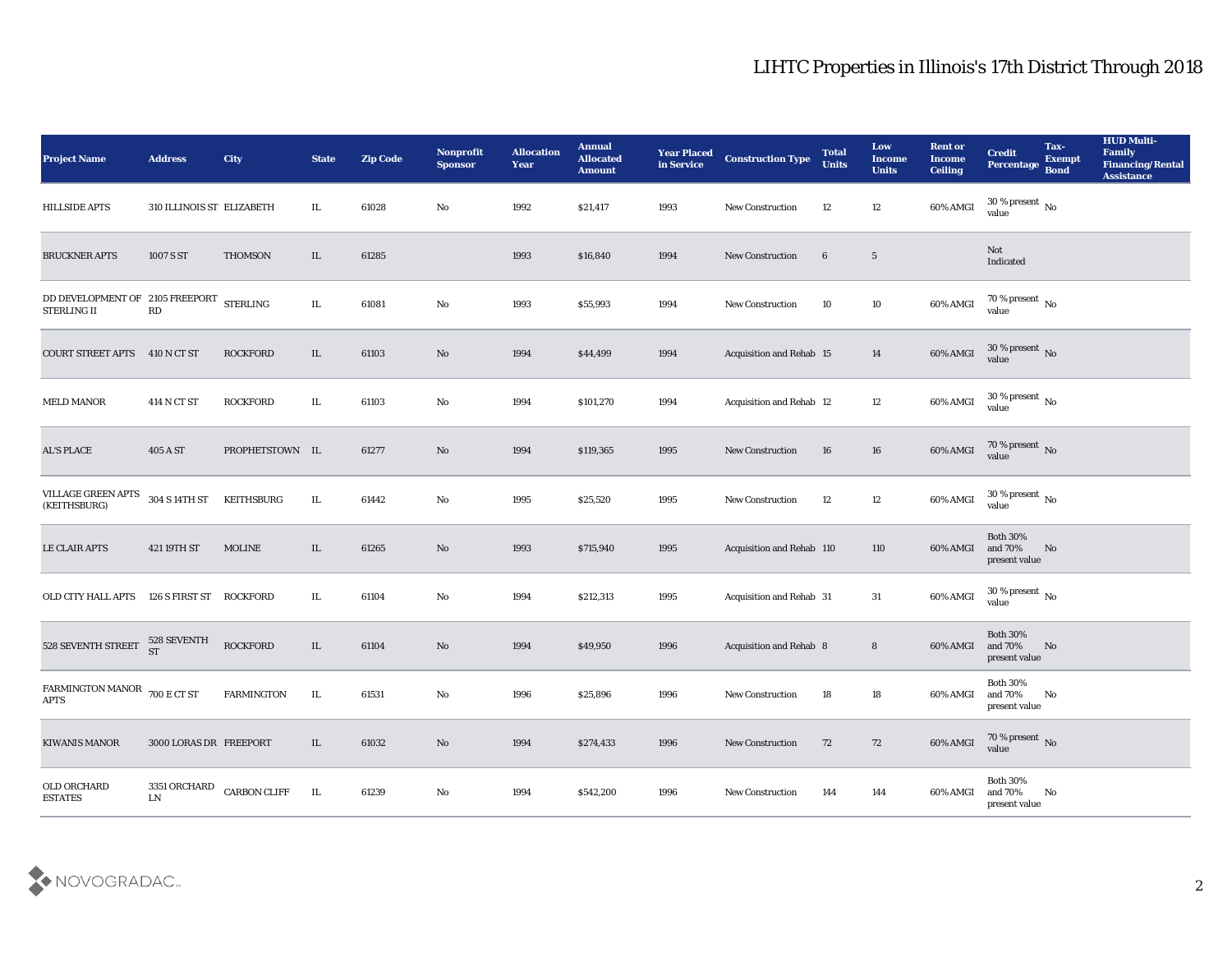| <b>Project Name</b>                                | <b>Address</b>                 | City               | <b>State</b> | <b>Zip Code</b> | Nonprofit<br><b>Sponsor</b> | <b>Allocation</b><br><b>Year</b> | <b>Annual</b><br><b>Allocated</b><br><b>Amount</b> | <b>Year Placed</b><br>in Service | <b>Construction Type</b>         | <b>Total</b><br><b>Units</b> | Low<br><b>Income</b><br><b>Units</b> | <b>Rent or</b><br><b>Income</b><br><b>Ceiling</b> | <b>Credit</b><br>Percentage                 | Tax-<br><b>Exempt</b><br><b>Bond</b> | <b>HUD Multi-</b><br>Family<br><b>Financing/Rental</b><br><b>Assistance</b> |
|----------------------------------------------------|--------------------------------|--------------------|--------------|-----------------|-----------------------------|----------------------------------|----------------------------------------------------|----------------------------------|----------------------------------|------------------------------|--------------------------------------|---------------------------------------------------|---------------------------------------------|--------------------------------------|-----------------------------------------------------------------------------|
| <b>SUN VALLEY APTS</b>                             | 1300<br>WINDFLOWER PEKIN<br>ST |                    | IL           | 61554           | No                          | 1994                             | \$544,346                                          | 1996                             | <b>New Construction</b>          | 85                           | 85                                   | 60% AMGI                                          | <b>Both 30%</b><br>and 70%<br>present value | No                                   |                                                                             |
| <b>HERSHEY APTS</b>                                | 1832 N MAIN ST ROCKFORD        |                    | IL.          | 61103           | No                          | 1993                             | \$2,309,910                                        | 1996                             | <b>New Construction</b>          | 38                           | 38                                   | 60% AMGI                                          | $30\,\%$ present $\,$ No value              |                                      |                                                                             |
| <b>KEMPER APTS</b>                                 | 2310 KILBURN<br>AVE            | <b>ROCKFORD</b>    | IL           | 61101           | No                          | 1993                             | \$3,062,640                                        | 1996                             | <b>New Construction</b>          | 40                           | 40                                   | 60% AMGI                                          | $30\,\%$ present $\,$ No value              |                                      |                                                                             |
| <b>LENA RETREAT</b>                                | $602$ N SCHUYLER ST            | LENA               | IL           | 61048           | Yes                         | 1996                             | \$130,201                                          | 1997                             | <b>New Construction</b>          | 24                           | 24                                   | 60% AMGI                                          | $70\,\% \,present \over value$              |                                      |                                                                             |
| PINNACLE PLACE                                     | 1125 N FIFTH ST SAVANNA        |                    | IL           | 61074           | Yes                         | 1996                             | \$77,476                                           | 1997                             | Acquisition and Rehab 21         |                              | 21                                   | 60% AMGI                                          | <b>Both 30%</b><br>and 70%<br>present value | No                                   |                                                                             |
| VILLAGE GREEN APTS                                 | 725 W<br>HURLBURT ST PEORIA    |                    | IL           | 61605           | No                          | 1995                             | \$519,722                                          | 1997                             | <b>Acquisition and Rehab 125</b> |                              | 125                                  | 60% AMGI                                          | <b>Both 30%</b><br>and 70%<br>present value | No                                   |                                                                             |
| <b>VIOLA SENIOR APTS</b>                           | 1005 16TH AVE VIOLA            |                    | IL           | 61486           | No                          | 1996                             | \$55,845                                           | 1997                             | <b>New Construction</b>          | 10                           | $8\phantom{1}$                       | <b>50% AMGI</b>                                   | <b>Both 30%</b><br>and 70%<br>present value | No                                   |                                                                             |
| CLAYTON COURT APTS 10 CLAYTON CT WINNEBAGO         |                                |                    | IL.          | 61088           | No                          | 1996                             | \$52,334                                           | 1997                             | Acquisition and Rehab 40         |                              | 40                                   | 60% AMGI                                          | <b>Both 30%</b><br>and 70%<br>present value | No                                   |                                                                             |
| HEARTLAND TOWERS                                   | 1700 HOSPITAL SILVIS<br>RD     |                    | IL           | 61282           | No                          | 1995                             | \$450,824                                          | 1997                             | <b>New Construction</b>          | 100                          | 99                                   | 60% AMGI                                          | <b>Both 30%</b><br>and 70%<br>present value | No                                   |                                                                             |
| <b>MOLINE APTS</b>                                 | 1275 49TH AVE<br>CT.           | <b>EAST MOLINE</b> | IL           | 61244           | No                          | 1995                             | \$534,354                                          | 1997                             | <b>New Construction</b>          | 120                          | 100                                  | 60% AMGI                                          | <b>Both 30%</b><br>and 70%<br>present value | No                                   |                                                                             |
| PARKWAY ESTATES OF 1711 W CARL<br><b>GALESBURG</b> | SANDBURG DR                    | GALESBURG          | IL           | 61401           | No                          | 1995                             | \$122,667                                          | 1997                             | <b>New Construction</b>          | 64                           | 64                                   | 60% AMGI                                          | 70 % present No<br>value                    |                                      |                                                                             |
| VILLAGE WOODS APTS                                 | <b>300 20TH AVE</b>            | <b>MILAN</b>       | $\rm IL$     | 61264           | $\rm\, No$                  | 1995                             | \$353,280                                          | 1997                             | <b>New Construction</b>          | 96                           | 72                                   | 60% AMGI                                          | Both $30\%$<br>and $70\%$<br>present value  | No                                   |                                                                             |
| <b>ASPEN BLUFF APTS</b>                            | 3604W<br>MARENGO DR            | PEORIA             | IL           | 61604           | Yes                         | 1996                             | \$879,924                                          | 1998                             | <b>New Construction</b>          | 160                          | 160                                  | 60% AMGI                                          | <b>Both 30%</b><br>and 70%<br>present value | No                                   |                                                                             |

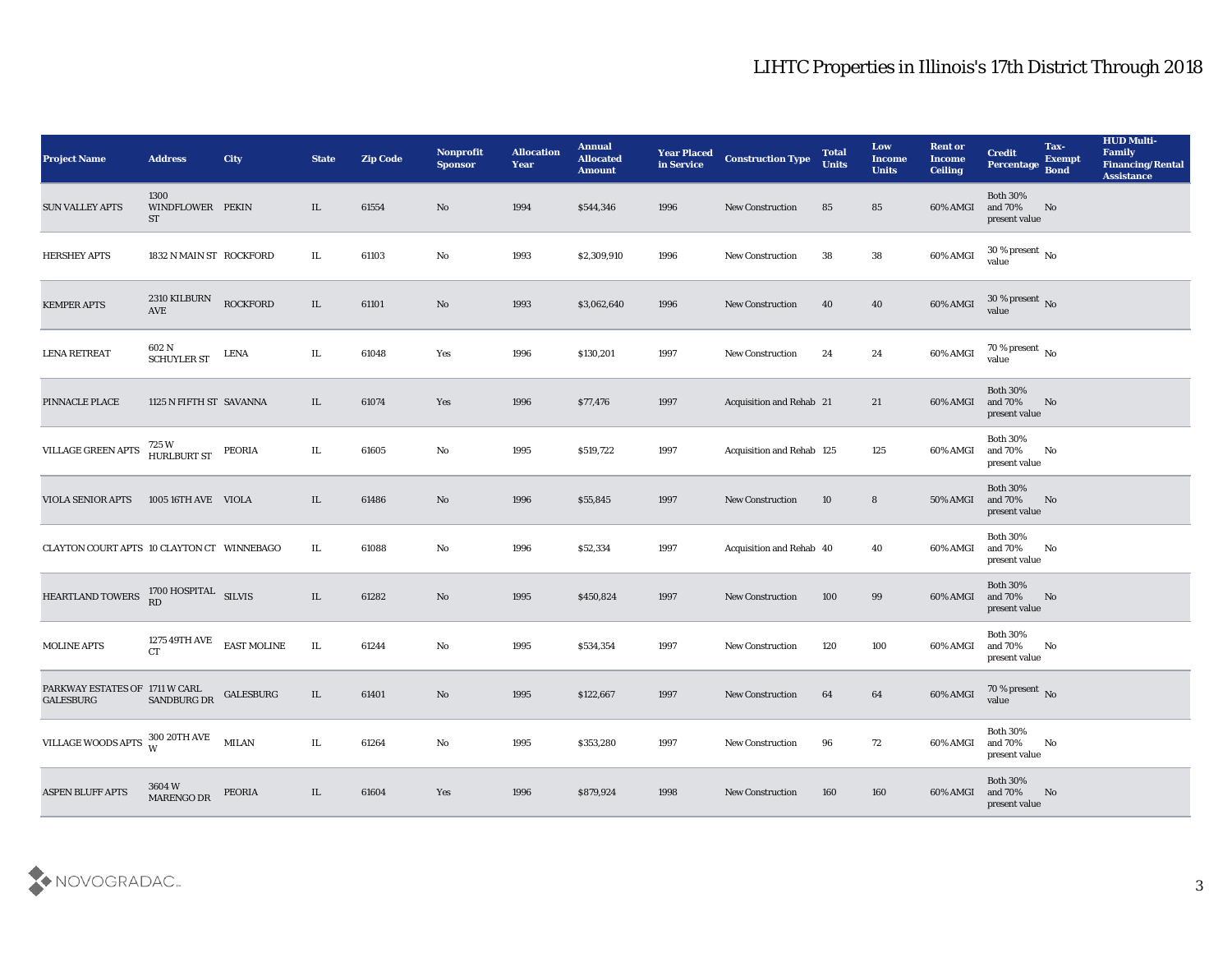| <b>Project Name</b>                                             | <b>Address</b>                            | <b>City</b>        | <b>State</b> | <b>Zip Code</b> | Nonprofit<br><b>Sponsor</b> | <b>Allocation</b><br><b>Year</b> | <b>Annual</b><br><b>Allocated</b><br><b>Amount</b> | <b>Year Placed</b><br>in Service | <b>Construction Type</b>       | <b>Total</b><br><b>Units</b> | Low<br><b>Income</b><br><b>Units</b> | <b>Rent or</b><br>Income<br><b>Ceiling</b> | <b>Credit</b><br>Percentage                   | Tax-<br><b>Exempt</b><br><b>Bond</b> | <b>HUD Multi-</b><br>Family<br><b>Financing/Rental</b><br><b>Assistance</b> |
|-----------------------------------------------------------------|-------------------------------------------|--------------------|--------------|-----------------|-----------------------------|----------------------------------|----------------------------------------------------|----------------------------------|--------------------------------|------------------------------|--------------------------------------|--------------------------------------------|-----------------------------------------------|--------------------------------------|-----------------------------------------------------------------------------|
| <b>CHATHAM COURT</b><br><b>APTS</b>                             | 1905 W<br><b>RIVERSIDE</b><br><b>BLVD</b> | <b>ROCKFORD</b>    | IL           | 61103           | No                          | 1995                             | \$711,266                                          | 1998                             | <b>New Construction</b>        | 120                          | 120                                  | 60% AMGI                                   | <b>Both 30%</b><br>and 70%<br>present value   | No                                   |                                                                             |
| HEATHER GLEN APTS                                               | 2723 SILENT<br>WOOD TRAIL                 | <b>ROCKFORD</b>    | IL           | 61109           | No                          | 1998                             | \$274,259                                          | 1998                             | <b>New Construction</b>        | 40                           | 40                                   | 60% AMGI                                   | <b>Both 30%</b><br>and 70%<br>present value   | No                                   |                                                                             |
| <b>HOLLOW TREE APTS</b>                                         | 1351 W CARL<br>SANDBURG DR                | <b>GALESBURG</b>   | IL           | 61401           | Yes                         | 1996                             | \$312,253                                          | 1998                             | <b>New Construction</b>        | 62                           | 62                                   | 60% AMGI                                   | <b>Both 30%</b><br>and 70%<br>present value   | No                                   |                                                                             |
| <b>LONGWOOD PLAZA</b>                                           | 1055 E STATE ST ROCKFORD                  |                    | IL           | 61104           | Yes                         | 1997                             | \$577,540                                          | 1998                             | Acquisition and Rehab 65       |                              | 65                                   | 60% AMGI                                   | <b>Both 30%</b><br>and 70%<br>present value   | No                                   |                                                                             |
| OLD CHICAGO FAMILY 1216 FOURTH<br><b>HOUSING</b>                | AVE                                       | <b>ROCK ISLAND</b> | IL           | 61201           | Yes                         | 1997                             | \$68,735                                           | 1998                             | Acquisition and Rehab 11       |                              | 11                                   | 60% AMGI                                   | <b>Both 30%</b><br>and 70%<br>present value   | No                                   |                                                                             |
| ROCK FALLS ELDERLY<br><b>LIVING CENTER</b>                      | 2202 12TH AVE ROCK FALLS                  |                    | IL           | 61071           | No                          | 1997                             | \$314,466                                          | 1998                             | <b>New Construction</b>        | 72                           | 72                                   | 60% AMGI                                   | <b>Both 30%</b><br>and 70%<br>present value   | No                                   |                                                                             |
| <b>STER-LYNN ESTATES</b>                                        | 215 E 25TH ST                             | STERLING           | IL           | 61081           | No                          | 1996                             | \$441,945                                          | 1998                             | <b>New Construction</b>        | 78                           | 60                                   | 50% AMGI                                   | <b>Both 30%</b><br>and 70%<br>present value   | No                                   |                                                                             |
| <b>OKPARA HOMES</b>                                             | 1310 W<br><b>KETTELLE ST</b>              | <b>PEORIA</b>      | IL           | 61605           | Yes                         | 1997                             | \$706,221                                          | 1998                             | <b>New Construction</b>        | 80                           | 79                                   | 60% AMGI                                   | <b>Both 30%</b><br>and 70%<br>present value   | No                                   |                                                                             |
| PEORIA APTS                                                     | 601 W RB<br><b>GARRETT AVE</b>            | <b>PEORIA</b>      | IL           | 61605           | No                          | 1997                             | \$1,270,377                                        | 1998                             | <b>New Construction</b>        | 160                          | 160                                  | 60% AMGI                                   | <b>Both 30%</b><br>and 70%<br>present value   | No                                   |                                                                             |
| TAMPICO TRACE APTS                                              | 104 E KIMBALL TAMPICO                     |                    | IL           | 61283           | No                          | 1998                             | \$14,430                                           | 1999                             | <b>Acquisition and Rehab 8</b> |                              | $8\phantom{1}$                       | 60% AMGI                                   | <b>Both 30%</b><br>and 70%<br>present value   | No                                   |                                                                             |
| <b>HEARTLAND PARK</b><br><b>ELDERLY LIVING</b><br><b>CENTER</b> | 1424 36TH AVE MOLINE                      |                    | IL           | 61265           | No                          | 1997                             | \$492,821                                          | 1999                             | <b>New Construction</b>        | 101                          | 101                                  | 60% AMGI                                   | <b>Both 30%</b><br>and 70%<br>present value   | No                                   |                                                                             |
| RIVERWEST HOUSING 421 N<br>PHASE I                              | WINNEBAGO ST ROCKFORD                     |                    | $\;$ IL      | 61103           | $\rm\, No$                  | 1998                             | \$256,508                                          | 1999                             | Acquisition and Rehab 46       |                              | 46                                   | 60% AMGI                                   | Both $30\%$<br>and $70\%$ No<br>present value |                                      |                                                                             |
| COTTON MILL LIVING<br><b>CENTER</b>                             | 1220 51ST AVE ROCK ISLAND                 |                    | $\;$ IL      | 61201           | $\rm\thinspace No$          | 1998                             | \$164,002                                          | 2000                             | Acquisition and Rehab 31       |                              | $31\,$                               | 60% AMGI                                   | Both $30\%$<br>and 70%<br>present value       | $\mathbf{N}\mathbf{o}$               |                                                                             |

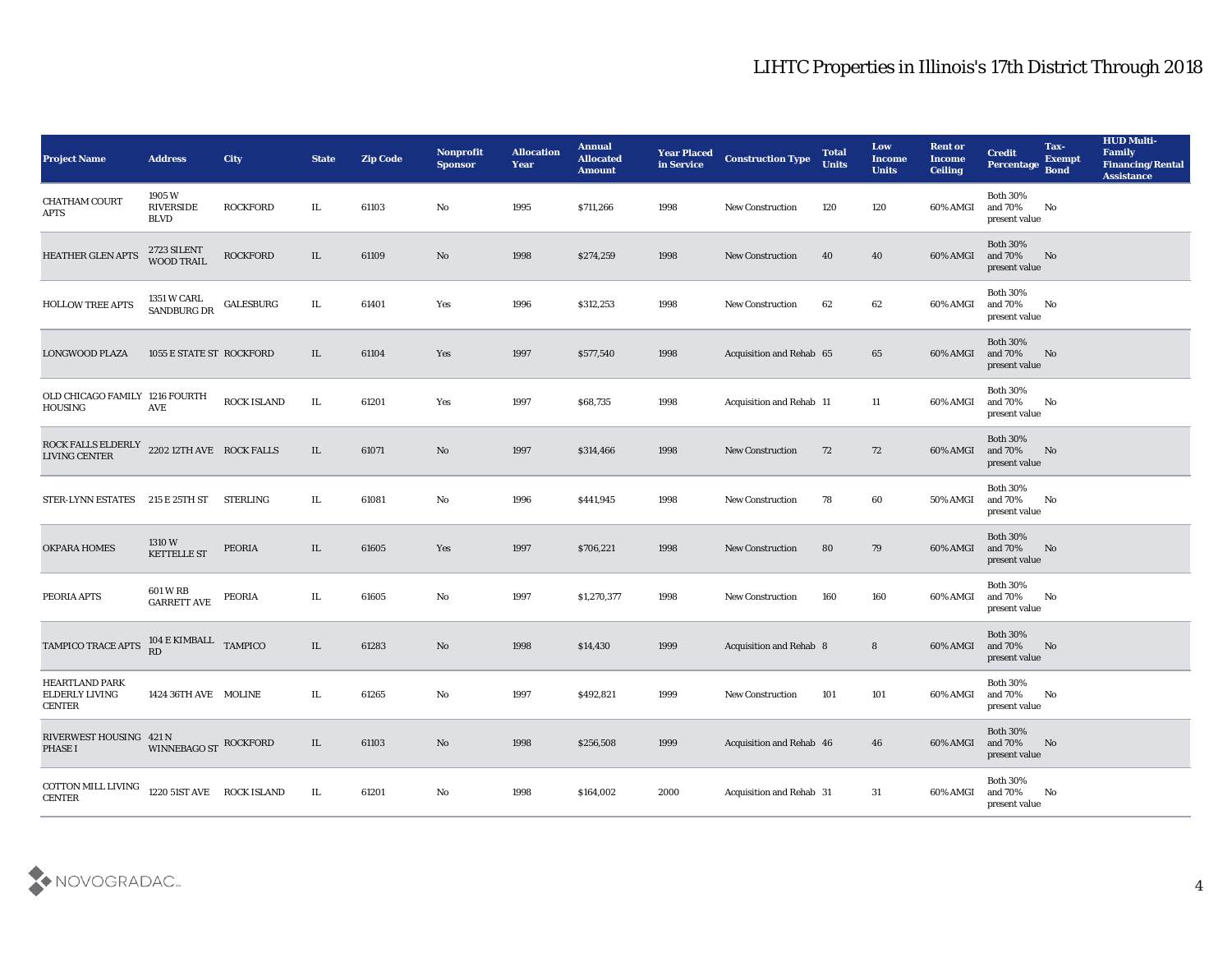| <b>Project Name</b>                                    | <b>Address</b>                 | City                      | <b>State</b> | <b>Zip Code</b> | Nonprofit<br><b>Sponsor</b> | <b>Allocation</b><br><b>Year</b> | <b>Annual</b><br><b>Allocated</b><br><b>Amount</b> | <b>Year Placed</b><br>in Service | <b>Construction Type</b>        | <b>Total</b><br><b>Units</b> | Low<br><b>Income</b><br><b>Units</b> | <b>Rent or</b><br><b>Income</b><br><b>Ceiling</b> | <b>Credit</b><br>Percentage                 | Tax-<br><b>Exempt</b><br><b>Bond</b> | <b>HUD Multi-</b><br>Family<br><b>Financing/Rental</b><br><b>Assistance</b> |
|--------------------------------------------------------|--------------------------------|---------------------------|--------------|-----------------|-----------------------------|----------------------------------|----------------------------------------------------|----------------------------------|---------------------------------|------------------------------|--------------------------------------|---------------------------------------------------|---------------------------------------------|--------------------------------------|-----------------------------------------------------------------------------|
| <b>GALVA A</b>                                         | 1030 SW<br><b>SECOND ST</b>    | <b>GALVA</b>              | IL           | 61434           | No                          | 1998                             | \$13,204                                           | 2000                             | Acquisition and Rehab 8         |                              | 8                                    | 60% AMGI                                          | <b>Both 30%</b><br>and 70%<br>present value | No                                   |                                                                             |
| <b>GALVA B</b>                                         | 1030 NW<br><b>SEVENTH AVE</b>  | <b>GALVA</b>              | IL           | 61434           | No                          | 1998                             | \$13,716                                           | 2000                             | Acquisition and Rehab 8         |                              | 8                                    | 60% AMGI                                          | <b>Both 30%</b><br>and 70%<br>present value | No                                   |                                                                             |
| <b>HARBOR HOUSE</b>                                    | 413 N<br>WINNEBAGO ST ROCKFORD |                           | IL           | 61103           | No                          | 2000                             | \$285,639                                          | 2000                             | Acquisition and Rehab 30        |                              | 30                                   | 60% AMGI                                          | <b>Both 30%</b><br>and 70%<br>present value | No                                   |                                                                             |
| <b>MANSUR WOOD</b><br>LIVING CENTER                    | $\operatorname{\mathbf{AVE}}$  | 900 CRAMPTON CARBON CLIFF | IL           | 61239           | No                          | 1998                             | \$979,784                                          | 2000                             | <b>New Construction</b>         | 116                          | 116                                  | 60% AMGI                                          | <b>Both 30%</b><br>and 70%<br>present value | No                                   |                                                                             |
| <b>NEW BOSTON APTS</b>                                 | 208 WALNUT ST NEW BOSTON       |                           | IL           | 61272           | Yes                         | 1999                             | \$53,203                                           | 2000                             | <b>New Construction</b>         | 8                            | 8                                    | 60% AMGI                                          | <b>Both 30%</b><br>and 70%<br>present value | No                                   |                                                                             |
| <b>WOODLANDS APTS</b>                                  | 3318 W<br>WOODHILL LN PEORIA   |                           | IL           | 61604           | No                          | 1999                             | \$23,800                                           | 2000                             | Acquisition and Rehab 68        |                              | 68                                   | 60% AMGI                                          | <b>Both 30%</b><br>and 70%<br>present value | No                                   |                                                                             |
| CORONADO VILLAGE 417 N ROCKTON ROCKFORD<br><b>APTS</b> | <b>AVE</b>                     |                           | IL           | 61103           | No                          | 2000                             | \$388,896                                          | 2001                             | Acquisition and Rehab 43        |                              | 43                                   | 60% AMGI                                          | <b>Both 30%</b><br>and 70%<br>present value | No                                   |                                                                             |
| <b>GOLDMAN APTS</b>                                    | 1629 SECOND<br>AVE             | ROCK ISLAND               | IL           | 61201           | Yes                         | 1999                             | \$184,473                                          | 2001                             | <b>Acquisition and Rehab 28</b> |                              | 28                                   | 60% AMGI                                          | <b>Both 30%</b><br>and 70%<br>present value | No                                   |                                                                             |
| THE GRAND APTS                                         | 1146<br><b>BROADWAY</b>        | <b>ROCKFORD</b>           | IL           | 61104           | No                          | 2000                             | \$380,296                                          | 2001                             | Acquisition and Rehab 45        |                              | 45                                   | 60% AMGI                                          | <b>Both 30%</b><br>and 70%<br>present value | No                                   |                                                                             |
| <b>HOLLOW TREE II</b>                                  | 1351 W CARL<br>SANDBURG DR     | <b>GALESBURG</b>          | IL           | 61401           | No                          | 2000                             | \$209,251                                          | 2001                             | <b>New Construction</b>         | 40                           | 40                                   | 60% AMGI                                          | <b>Both 30%</b><br>and 70%<br>present value | No                                   |                                                                             |
| MILL CREEK VILLAGE 102 E STATE ST MT CARROLL           |                                |                           | IL           | 61053           | No                          | 2000                             | \$42,701                                           | 2001                             | <b>Acquisition and Rehab 12</b> |                              | 12                                   | 60% AMGI                                          | <b>Both 30%</b><br>and 70%<br>present value | No                                   |                                                                             |
| PALISADES PARK                                         | 1621 SIXTH ST FULTON           |                           | $\rm IL$     | 61252           | $\mathbf{No}$               | 2000                             | \$62,885                                           | 2001                             | Acquisition and Rehab 16        |                              | 16                                   | 60% AMGI                                          | <b>Both 30%</b><br>and 70%<br>present value | No                                   |                                                                             |
| <b>LAKE VILLAGE APTS</b>                               | 1800 LAKE ST                   | <b>KEWANEE</b>            | IL           | 61443           | $\rm\, No$                  | 2000                             | \$390,012                                          | 2001                             | <b>New Construction</b>         | 50                           | 39                                   | 60% AMGI                                          | Both $30\%$<br>and 70%<br>present value     | N <sub>o</sub>                       |                                                                             |

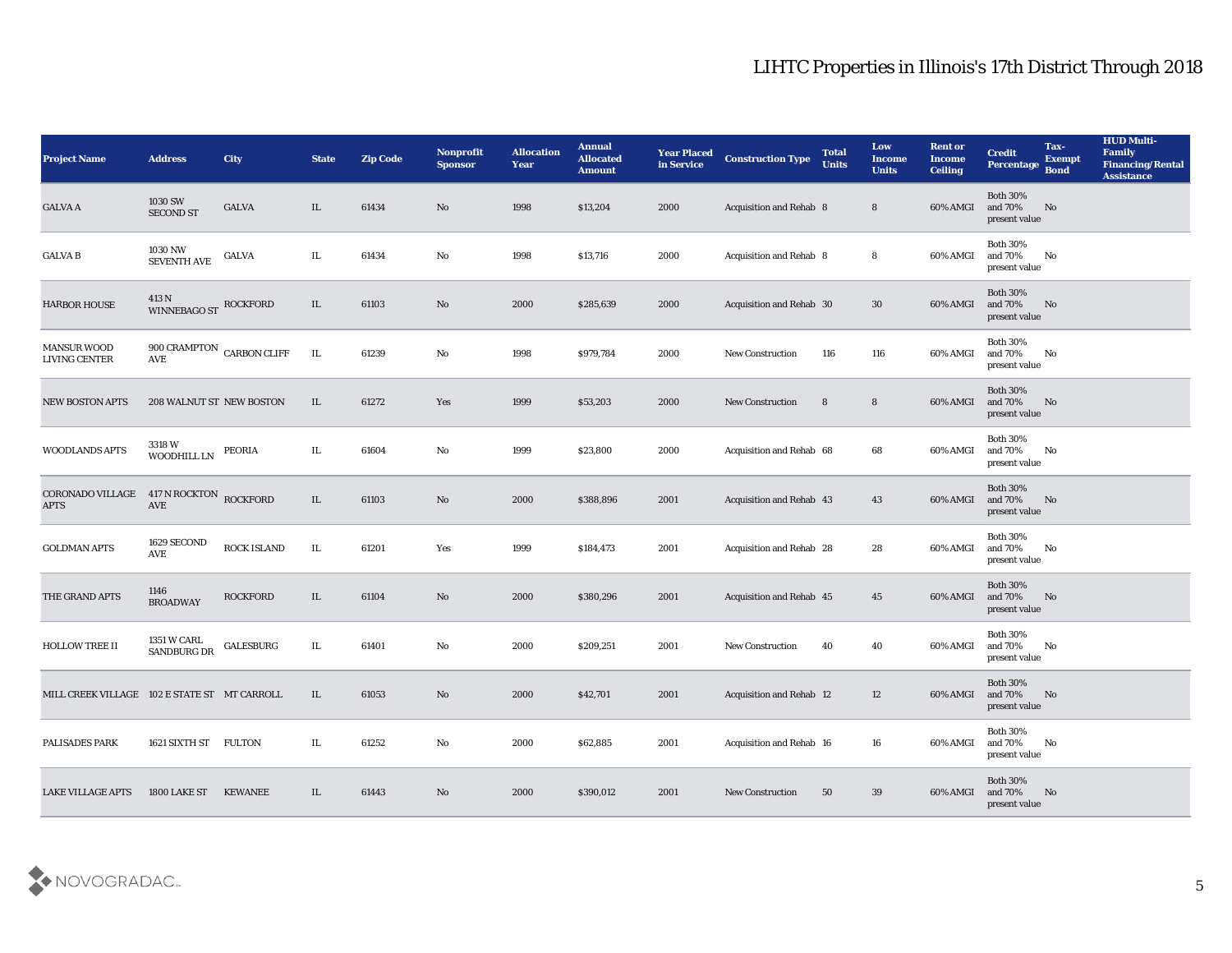| <b>Project Name</b>                                 | <b>Address</b>            | City                                           | <b>State</b> | <b>Zip Code</b> | Nonprofit<br><b>Sponsor</b> | <b>Allocation</b><br>Year | <b>Annual</b><br><b>Allocated</b><br><b>Amount</b> | <b>Year Placed</b><br>in Service | <b>Construction Type</b>              | <b>Total</b><br><b>Units</b> | Low<br><b>Income</b><br><b>Units</b> | <b>Rent or</b><br><b>Income</b><br><b>Ceiling</b> | <b>Credit</b><br>Percentage                 | Tax-<br><b>Exempt</b><br><b>Bond</b> | <b>HUD Multi-</b><br>Family<br><b>Financing/Rental</b><br><b>Assistance</b> |
|-----------------------------------------------------|---------------------------|------------------------------------------------|--------------|-----------------|-----------------------------|---------------------------|----------------------------------------------------|----------------------------------|---------------------------------------|------------------------------|--------------------------------------|---------------------------------------------------|---------------------------------------------|--------------------------------------|-----------------------------------------------------------------------------|
| <b>RIVER WEST</b>                                   | 312 S<br>MERRIMAN ST      | PEORIA                                         | IL           | 61605           | No                          | 1999                      | \$2,544,404                                        | 2001                             | <b>New Construction</b>               | 200                          | 153                                  | 60% AMGI                                          | <b>Both 30%</b><br>and 70%<br>present value | No                                   |                                                                             |
| <b>STERLING TOWERS</b>                              | 2403 E 19TH ST STERLING   |                                                | IL           | 61081           | No                          | 2000                      | \$239,780                                          | 2001                             | Acquisition and Rehab 110             |                              | 110                                  | 60% AMGI                                          | <b>Both 30%</b><br>and 70%<br>present value | No                                   |                                                                             |
| YELLOW CREEK GLEN 1825 S YELLOW<br><b>APTS</b>      | <b>CREEK CT</b>           | <b>FREEPORT</b>                                | IL           | 61032           | No                          | 1999                      | \$246,852                                          | 2001                             | <b>New Construction</b>               | 32                           | 27                                   | 50% AMGI                                          | <b>Both 30%</b><br>and 70%<br>present value | No                                   |                                                                             |
| TURNBERRY VILLAGE- 279 MICHIGAN<br><b>GALESBURG</b> | AVE                       | GALESBURG                                      | IL           | 61401           | No                          | 2000                      | \$855,858                                          | 2002                             | <b>New Construction</b>               | 112                          | 112                                  | 60% AMGI                                          | <b>Both 30%</b><br>and 70%<br>present value | No                                   |                                                                             |
| WHISPERING WIND                                     | 1101 W 23RD ST ROCK FALLS |                                                | IL           | 61071           | No                          | 2001                      | \$134,526                                          | 2002                             | <b>New Construction</b>               | 15                           | 13                                   | 60% AMGI                                          | <b>Both 30%</b><br>and 70%<br>present value | No                                   |                                                                             |
| MONMOUTH MANOR 1018 N SIXTH ST MONMOUTH             |                           |                                                | IL           | 61462           | No                          | 2001                      | \$84,323                                           | 2002                             | Acquisition and Rehab 32              |                              | 32                                   | 60% AMGI                                          | <b>Both 30%</b><br>and 70%<br>present value | No                                   |                                                                             |
| <b>RENAISSANCE APTS</b>                             | 1723 SECOND<br>AVE        | ROCK ISLAND                                    | IL           | 61201           | Yes                         | 1999                      | \$169,005                                          | 2002                             | Acquisition and Rehab 24              |                              | 24                                   | 60% AMGI                                          | <b>Both 30%</b><br>and 70%<br>present value | No                                   |                                                                             |
| <b>KNOX APTS</b>                                    | 1126 W MILL ST KEWANEE    |                                                | IL.          | 61443           | Yes                         | 2002                      | \$112,978                                          | 2003                             | Both New Construction 11<br>and $A/R$ |                              | 11                                   | 60% AMGI                                          | <b>Both 30%</b><br>and 70%<br>present value | No                                   |                                                                             |
| <b>MEADOWS OF LUKE</b><br><b>RIDGE TOWN HOMES</b>   | 415 LUKE LN               | <b>ROCK FALLS</b>                              | IL           | 61071           | No                          | 2001                      | \$166,264                                          | 2003                             | <b>New Construction</b>               | 24                           | 24                                   | 60% AMGI                                          | <b>Both 30%</b><br>and 70%<br>present value | No                                   |                                                                             |
| PRESTWICK SENIOR<br><b>COMMUNITY</b>                | 957 JAMES ST              | <b>GALENA</b>                                  | IL           | 61036           | No                          | 2002                      | \$396,069                                          | 2003                             | <b>New Construction</b>               | 41                           | 40                                   | 60% AMGI                                          | $70\,\%$ present $\,$ No value              |                                      |                                                                             |
| <b>CEDAR WOODS</b><br><b>FAMILY</b>                 | 1301 NINTH AVE ROCK FALLS |                                                | IL.          | 61071           | Yes                         | 2002                      | \$74,252                                           | 2003                             | <b>Acquisition and Rehab 27</b>       |                              | 21                                   | 60% AMGI                                          | 70 % present $\,$ No $\,$<br>value          |                                      |                                                                             |
| PEORIA AFFORDABLE 312 S<br><b>HOUSING II</b>        | MERRIMAN ST               | PEORIA                                         | IL           | 61605           | $\mathbf{N}\mathbf{o}$      | 2001                      | \$595,681                                          | 2003                             | <b>New Construction</b>               | 60                           | 60                                   | 60% AMGI                                          | <b>Both 30%</b><br>and 70%<br>present value | No                                   |                                                                             |
| <b>BADGER RIDGE</b><br><b>HOMES</b>                 | RD                        | $7600$ N BADGER $$\sf EAST\,DUBUQUE$$ $\sf IL$ |              | 61025           | Yes                         | 2002                      | \$669,421                                          | 2004                             | <b>New Construction</b>               | 42                           | 41                                   | 60% AMGI                                          | $70\,\%$ present $\,$ No value              |                                      |                                                                             |

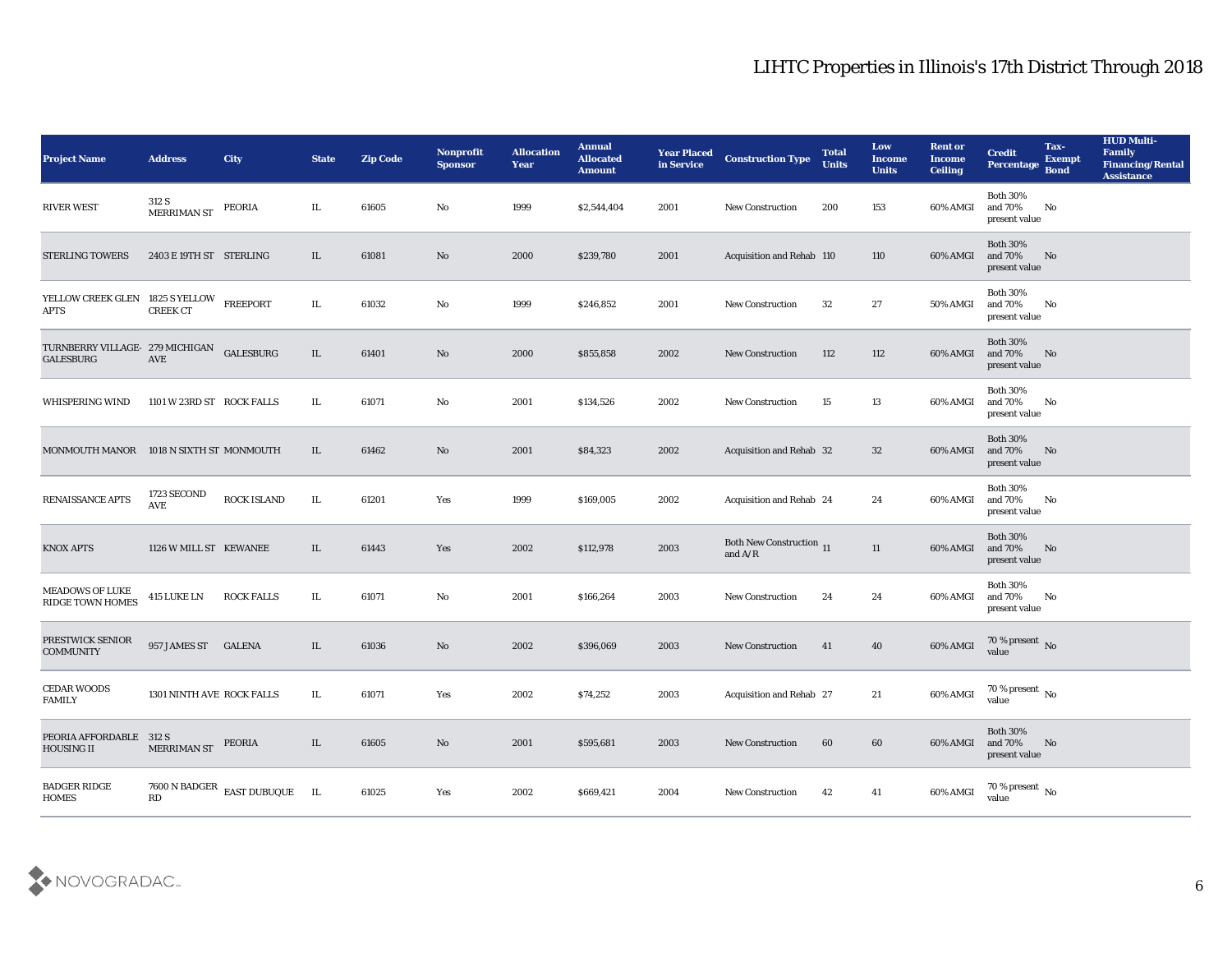| <b>Project Name</b>                                                               | <b>Address</b>                                                                        | <b>City</b>      | <b>State</b> | <b>Zip Code</b> | Nonprofit<br><b>Sponsor</b> | <b>Allocation</b><br>Year | <b>Annual</b><br>Allocated<br><b>Amount</b> | <b>Year Placed</b><br>in Service | <b>Construction Type</b>       | <b>Total</b><br><b>Units</b> | Low<br><b>Income</b><br><b>Units</b> | <b>Rent or</b><br><b>Income</b><br><b>Ceiling</b> | <b>Credit</b><br>Percentage Bond  | Tax-<br><b>Exempt</b> | <b>HUD Multi-</b><br>Family<br><b>Financing/Rental</b><br><b>Assistance</b> |
|-----------------------------------------------------------------------------------|---------------------------------------------------------------------------------------|------------------|--------------|-----------------|-----------------------------|---------------------------|---------------------------------------------|----------------------------------|--------------------------------|------------------------------|--------------------------------------|---------------------------------------------------|-----------------------------------|-----------------------|-----------------------------------------------------------------------------|
| $\rm HOMETOWN$ $\rm HARBOR$ $\rm ~$ 1011 49TH AVE $\rm ~$ EAST MOLINE EAST MOLINE |                                                                                       |                  | IL           | 61244           |                             | 2008                      | \$9,474,709                                 | Insufficient<br>Data             | Not Indicated                  | 82                           | 82                                   |                                                   | <b>TCEP</b> only                  |                       |                                                                             |
| PEORIA PORTFOLIO I - 818 W<br>IV                                                  | <b>HURLBURT ST</b>                                                                    | PEORIA           | IL.          | 61605           |                             | 2013                      | \$1,236,679                                 | Insufficient<br>Data             | Not Indicated                  | 478                          | 478                                  |                                                   | Not<br>Indicated                  |                       |                                                                             |
| SANDBURG VILLAGE                                                                  | 666 HOME<br><b>BLVD</b>                                                               | <b>GALESBURG</b> | $\rm IL$     | 61401           |                             | 2013                      | \$337,300                                   | Insufficient<br>Data             | Not Indicated                  | 128                          | 128                                  |                                                   | Not<br>Indicated                  |                       |                                                                             |
| 1222 N DOUGLAS ST                                                                 | 1222 N<br><b>DOUGLAS ST</b>                                                           | <b>PEORIA</b>    | IL           | 61606           |                             | 1987                      | \$1,459                                     | 1987                             | Not Indicated                  | $\mathbf{1}$                 | <sup>1</sup>                         |                                                   | Not<br>Indicated                  |                       |                                                                             |
| <b>COUNTRYSIDE APTS</b>                                                           | 703 ASH DR                                                                            | <b>GENESEO</b>   | IL           | 61254           |                             | 1987                      | \$22,742                                    | 1987                             | Not Indicated                  | 16                           | 16                                   |                                                   | Not<br>Indicated                  |                       |                                                                             |
| <b>THOMPSON APTS</b>                                                              | 701 LOCUST ST THOMSON                                                                 |                  | IL           | 61285           |                             | 1988                      | \$10,740                                    | 1988                             | Not Indicated                  | 8                            | 8                                    |                                                   | Not<br>Indicated                  |                       |                                                                             |
| VILLAGE SQUARE II                                                                 | $\begin{array}{cc}\n1624 \; \text{EMYRTLE} & \text{CANTON} \\ \text{ST}\n\end{array}$ |                  | IL           | 61520           |                             | 1988                      | \$21,506                                    | 1988                             | Not Indicated                  | 14                           | 14                                   |                                                   | Not<br>Indicated                  |                       |                                                                             |
| <b>ARCHER DUPLEX</b>                                                              | 310 E ARCHER<br>AVE                                                                   | <b>PEORIA</b>    | IL           | 61603           |                             | 1989                      | \$2,673                                     | 1989                             | Not Indicated                  | $\mathbf{2}$                 | $\mathbf{2}$                         |                                                   | Not<br>Indicated                  |                       |                                                                             |
| HIGH POINT APTS<br>(WARREN)                                                       | 739 W<br>WASHINGTON WARREN<br>ST                                                      |                  | IL           | 61087           |                             | 1989                      | \$11,426                                    | 1989                             | Not Indicated                  | 8                            | $\bf 8$                              |                                                   | Not<br>Indicated                  |                       |                                                                             |
| <b>SANDERS APTS</b>                                                               | 4201 22ND AVE MOLINE                                                                  |                  | IL.          | 61265           |                             | 1989                      | \$41,108                                    | 1989                             | Not Indicated                  | 40                           | 40                                   |                                                   | Not<br>Indicated                  |                       |                                                                             |
| <b>RENAISSANCE APTS</b>                                                           | 912 W THIRD ST PEORIA                                                                 |                  | IL           | 61605           |                             | 1990                      | \$3,898                                     | 1990                             | <b>Acquisition and Rehab 2</b> |                              | $\mathbf{2}$                         |                                                   | Not<br>Indicated                  |                       |                                                                             |
| URBAN HOUSING                                                                     | 1512 W AIKEN<br>AVE                                                                   | PEORIA           | $\;$ IL      | 61605           |                             | 1990                      | \$20,543                                    | 1990                             | Acquisition and Rehab 12       |                              | $12\,$                               |                                                   | Not<br>$\operatorname{Indicated}$ |                       |                                                                             |
| VICTORIA HEIGHTS<br><b>GALENA</b>                                                 | <b>840 ELK ST</b>                                                                     | <b>GALENA</b>    | $\rm IL$     | 61036           | $\mathbf{N}\mathbf{o}$      | 1990                      | \$38,105                                    | 1991                             | <b>New Construction</b>        | 21                           | 21                                   | 60% AMGI                                          | 70 % present No<br>value          |                       |                                                                             |

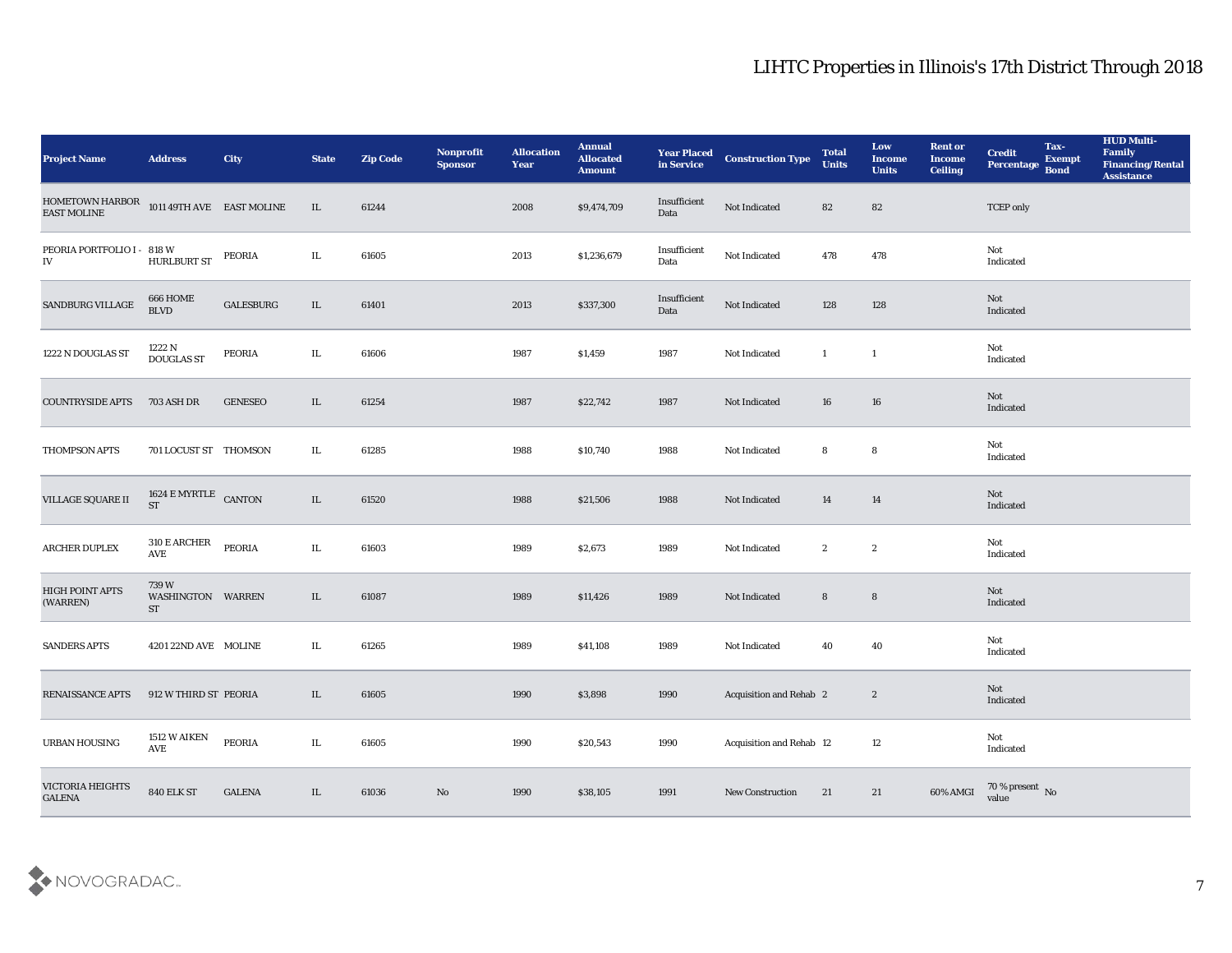| <b>Project Name</b>                                     | <b>Address</b>                         | City            | <b>State</b> | <b>Zip Code</b> | Nonprofit<br><b>Sponsor</b> | <b>Allocation</b><br><b>Year</b> | <b>Annual</b><br><b>Allocated</b><br><b>Amount</b> | <b>Year Placed</b><br>in Service | <b>Construction Type</b>                                                          | <b>Total</b><br><b>Units</b> | Low<br><b>Income</b><br><b>Units</b> | <b>Rent or</b><br>Income<br><b>Ceiling</b> | <b>Credit</b><br><b>Percentage</b>               | Tax-<br><b>Exempt</b><br><b>Bond</b> | <b>HUD Multi-</b><br>Family<br><b>Financing/Rental</b><br><b>Assistance</b> |
|---------------------------------------------------------|----------------------------------------|-----------------|--------------|-----------------|-----------------------------|----------------------------------|----------------------------------------------------|----------------------------------|-----------------------------------------------------------------------------------|------------------------------|--------------------------------------|--------------------------------------------|--------------------------------------------------|--------------------------------------|-----------------------------------------------------------------------------|
| <b>ANCHOR HOUSING I</b>                                 | 504 S THIRD ST ROCKFORD                |                 | IL           | 61104           |                             | 1991                             | \$10,936                                           | 1991                             | Acquisition and Rehab 15                                                          |                              | 15                                   |                                            | Not<br>Indicated                                 |                                      |                                                                             |
| <b>ANCHOR HOUSING II</b>                                | 304 N<br>INDEPENDENC ROCKFORD<br>E AVE |                 | IL           | 61101           |                             | 1991                             | \$3,023                                            | 1991                             | <b>Acquisition and Rehab 4</b>                                                    |                              | $\overline{\mathbf{4}}$              |                                            | Not<br>Indicated                                 |                                      |                                                                             |
| PEER'S PROPERTIES                                       | 610W<br><b>RICHMOND</b><br>AVE         | <b>PEORIA</b>   | IL           | 61606           |                             | 1991                             | \$12,305                                           | 1991                             | <b>Acquisition and Rehab 8</b>                                                    |                              | 8                                    |                                            | Not<br>Indicated                                 |                                      |                                                                             |
| <b>TABLE GROVE APTS</b>                                 | 204 N JOHN ST TABLE GROVE              |                 | IL           | 61482           |                             | 1991                             | \$10,600                                           | 1991                             | <b>Acquisition and Rehab 12</b>                                                   |                              | 12                                   |                                            | Not<br>Indicated                                 |                                      |                                                                             |
| <b>CAMBRIDGE APTS -</b><br>CAMBRIDGE                    | 650 N E ST                             | CAMBRIDGE       | IL           | 61238           |                             | 1991                             | \$17,811                                           | 1992                             | <b>New Construction</b>                                                           | 12                           | 12                                   |                                            | Not<br>Indicated                                 |                                      |                                                                             |
| <b>MAPLE RIDGE APTS</b>                                 | 3700 FIFTH ST ROCK ISLAND              |                 | IL           | 61201           | No                          | 2003                             | \$478,431                                          | 2004                             | Acquisition and Rehab 162                                                         |                              | 162                                  | 60% AMGI                                   | <b>Both 30%</b><br>and 70%<br>present value      | No                                   |                                                                             |
| <b>TERRACE APTS</b>                                     | 2321 HALSTED<br>RD                     | <b>ROCKFORD</b> | IL           | 61103           | No                          | 2004                             | \$302,247                                          | 2004                             | Acquisition and Rehab 128                                                         |                              | 128                                  | 60% AMGI                                   | <b>Both 30%</b><br>and 70%<br>present value      | No                                   |                                                                             |
| <b>SALA FLATS</b>                                       | 1829 FOURTH<br><b>AVE</b>              | ROCK ISLAND     | IL           | 61201           | Yes                         | 2003                             | \$190,292                                          | 2005                             | Acquisition and Rehab 33                                                          |                              | 25                                   | 60% AMGI                                   | <b>Both 30%</b><br>and 70%<br>present value      | No                                   |                                                                             |
| $\operatorname{CROWNE}\nolimits$ HILL<br><b>ESTATES</b> | 1101 W 24TH ST ROCK FALLS              |                 | IL           | 61071           | Yes                         | 2003                             | \$351,146                                          | 2005                             | <b>New Construction</b>                                                           | 42                           | 42                                   | 60% AMGI                                   | 70 % present $\,$ No $\,$<br>value               |                                      |                                                                             |
| <b>LINCOLN TERRACE</b><br>$\rm APTS$                    | 2825 W ANN ST PEORIA                   |                 | IL           | 61605           | Yes                         | 2005                             | \$578,000                                          | 2005                             | Acquisition and Rehab 92                                                          |                              | 92                                   | 60% AMGI                                   | <b>Both 30%</b><br>and 70%<br>present value      | No                                   |                                                                             |
| PHEASANT RIDGE<br><b>APTS</b>                           | 3500 70TH ST                           | MOLINE          | IL           | 61265           | Yes                         | 2005                             | \$279,814                                          | 2005                             | Acquisition and Rehab 216                                                         |                              | 216                                  | 60% AMGI                                   | <b>Both 30%</b><br>and 70%<br>$\,$ present value | No                                   |                                                                             |
| <b>VOSS BROTHERS</b><br><b>LOFTS</b>                    | 2125 THIRD AVE ROCK ISLAND             |                 | IL           | 61201           | Yes                         | 2004                             | \$255,000                                          | 2006                             | Acquisition and Rehab 35                                                          |                              | 26                                   | 60% AMGI                                   | <b>Both 30%</b><br>and 70%<br>present value      | N <sub>o</sub>                       |                                                                             |
| MOLINE HIGH<br>SCHOOL LOFT APTS                         | 1001 16TH ST                           | <b>MOLINE</b>   | IL           | 61265           | $\rm\thinspace No$          | 2003                             | \$480,106                                          | 2006                             | Both New Construction 60<br>and $\ensuremath{\mathrm{A}}/\ensuremath{\mathrm{R}}$ |                              | 54                                   | 60% AMGI                                   | <b>Both 30%</b><br>and $70\%$<br>present value   | $\mathbf{N}\mathbf{o}$               |                                                                             |

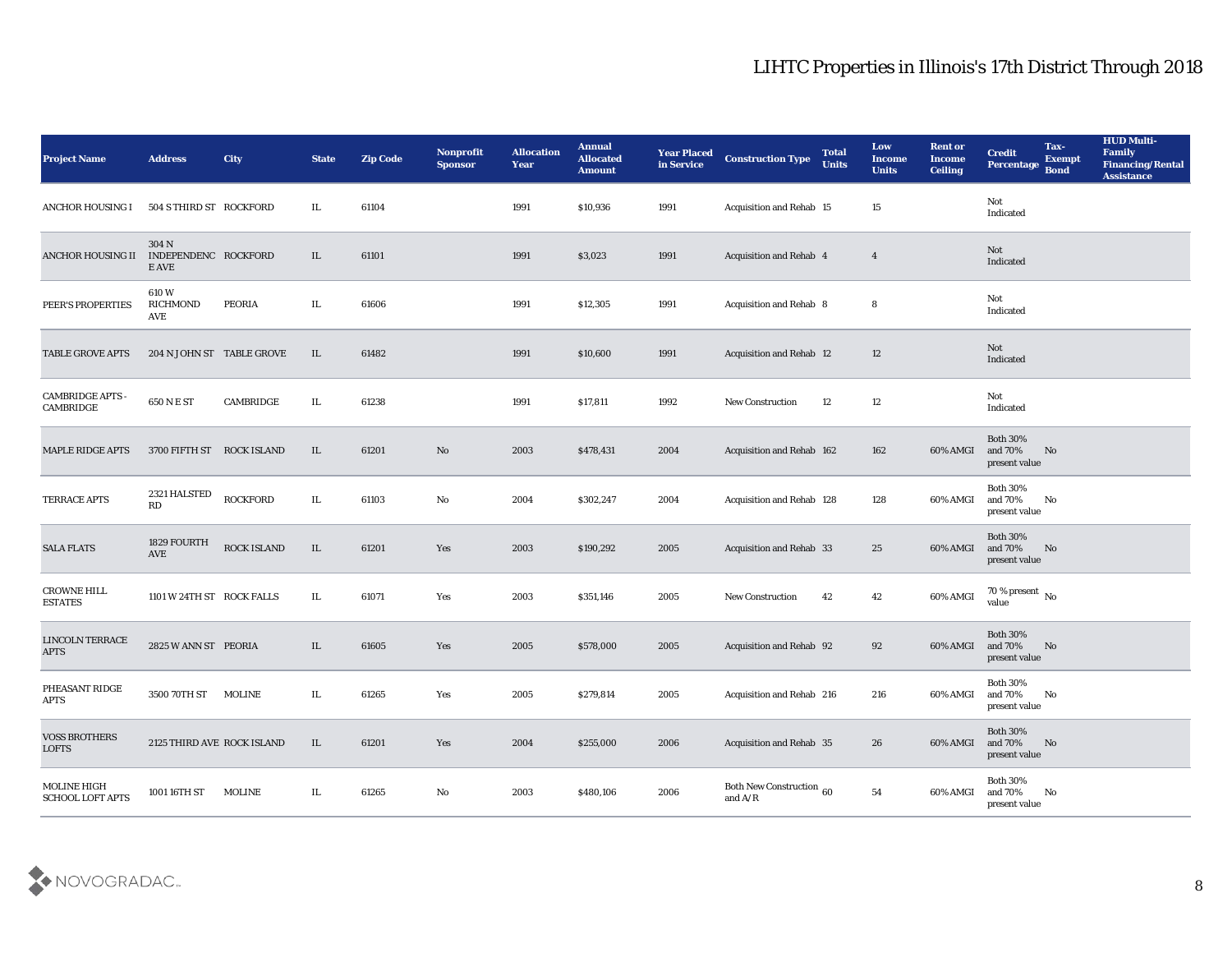| <b>Project Name</b>                                                 | <b>Address</b>                                                                           | City            | <b>State</b> | <b>Zip Code</b> | Nonprofit<br><b>Sponsor</b> | <b>Allocation</b><br><b>Year</b> | <b>Annual</b><br><b>Allocated</b><br><b>Amount</b> | <b>Year Placed</b><br>in Service | <b>Construction Type</b>  | <b>Total</b><br><b>Units</b> | Low<br><b>Income</b><br><b>Units</b> | <b>Rent or</b><br><b>Income</b><br><b>Ceiling</b> | <b>Credit</b><br>Percentage                 | Tax-<br><b>Exempt</b><br><b>Bond</b> | <b>HUD Multi-</b><br>Family<br><b>Financing/Rental</b><br><b>Assistance</b> |
|---------------------------------------------------------------------|------------------------------------------------------------------------------------------|-----------------|--------------|-----------------|-----------------------------|----------------------------------|----------------------------------------------------|----------------------------------|---------------------------|------------------------------|--------------------------------------|---------------------------------------------------|---------------------------------------------|--------------------------------------|-----------------------------------------------------------------------------|
| <b>CHAMPION PARK</b><br><b>REVITALIZATION</b><br><b>PHASE II</b>    | 3822<br><b>DELAWARE ST</b>                                                               | <b>ROCKFORD</b> | IL           | 61102           | Yes                         | 2004                             | \$1,000,000                                        | 2006                             | <b>New Construction</b>   | 52                           | 52                                   | 60% AMGI                                          | <b>Both 30%</b><br>and 70%<br>present value | No                                   |                                                                             |
| GREEN VIEW ESTATES 705 MELODY CT MORRISON                           |                                                                                          |                 | IL           | 61270           | No                          | 2004                             | \$259,609                                          | 2006                             | <b>New Construction</b>   | 28                           | 25                                   | 60% AMGI                                          | $70\,\%$ present $\,$ No value              |                                      |                                                                             |
| <b>RIVER WEST SOUTH</b>                                             | 312 S<br>MERRIMAN ST                                                                     | PEORIA          | IL           | 61605           | No                          | 2005                             | \$497,024                                          | 2006                             | <b>New Construction</b>   | 26                           | 26                                   | 60% AMGI                                          | <b>Both 30%</b><br>and 70%<br>present value | No                                   |                                                                             |
| <b>GALESBURG TOWERS</b>                                             | $1384$ N $$\rm{HENDERSON}\rm{ST}$ GALESBURG                                              |                 | IL           | 61401           | No                          | 2005                             | \$295,504                                          | 2006                             | Acquisition and Rehab 123 |                              | 112                                  | 60% AMGI                                          | <b>Both 30%</b><br>and 70%<br>present value | No                                   |                                                                             |
| LINCOLN TOWERS & FR $_{\text{AVE}}^{320 \text{ N HARLEM}}$ FREEPORT |                                                                                          |                 | IL           | 61032           | No                          | 2005                             | \$228,203                                          | 2007                             | Acquisition and Rehab 101 |                              | 100                                  | 60% AMGI                                          | <b>Both 30%</b><br>and 70%<br>present value | No                                   |                                                                             |
| PARKSIDE APTS (KEWAL <sup>125 N</sup> CHESTNUT ST                   |                                                                                          | <b>KEWANEE</b>  | IL           | 61443           | No                          | 2005                             | \$412,160                                          | 2007                             | Acquisition and Rehab 41  |                              | 41                                   | 60% AMGI                                          | <b>Both 30%</b><br>and 70%<br>present value | No                                   |                                                                             |
| PEKIN SUPPORTIVE LIV <sup>1320</sup> EXECUTIVE CT                   |                                                                                          | PEKIN           | IL           | 61554           | Yes                         | 2006                             | \$576,983                                          | 2007                             | <b>New Construction</b>   | 76                           | 76                                   | 60% AMGI                                          | $70\%$ present No<br>value                  |                                      |                                                                             |
| HERITAGE WOODS OF N DR                                              |                                                                                          | <b>MOLINE</b>   | IL           | 61265           | $\mathbf{No}$               | 2006                             | \$327,792                                          | 2008                             | <b>New Construction</b>   | 99                           | 79                                   | 60% AMGI                                          | 70 % present $\,$ No $\,$<br>value          |                                      |                                                                             |
| <b>NEW HOPE APTS</b>                                                | <b>301 NE</b><br><b>JEFFERSON</b><br>AVE                                                 | <b>PEORIA</b>   | IL           | 61602           | Yes                         | 2006                             | \$893,503                                          | 2008                             | Acquisition and Rehab 79  |                              | 79                                   | 60% AMGI                                          | <b>Both 30%</b><br>and 70%<br>present value | No                                   |                                                                             |
| PARKVIEW PLACE OF<br><b>STERLING</b>                                | 2205 OAK<br><b>GROVE AVE</b>                                                             | <b>STERLING</b> | IL           | 61081           | No                          | 2006                             | \$4,913,947                                        | 2009                             | <b>New Construction</b>   | 76                           | 60                                   | 60% AMGI                                          | $70\,\%$ present $\,$ No value              |                                      |                                                                             |
| <b>VALLEY VIEW APTS</b><br><b>PHASE I</b>                           | 4700 60TH ST                                                                             | <b>MOLINE</b>   | IL           |                 | No                          | 2006                             | \$6,930,000                                        | 2009                             | <b>New Construction</b>   | 192                          | 192                                  | 60% AMGI                                          | 70 % present No<br>value                    |                                      |                                                                             |
| <b>COLLIER GARDEN</b><br><b>APTS</b>                                | 2901 SEARLES<br>AVE                                                                      | <b>ROCKFORD</b> | IL           | 61101           |                             | 2009                             | \$773,458                                          | 2009                             | Not Indicated             | 150                          | 150                                  |                                                   | Not<br>Indicated                            |                                      |                                                                             |
| <b>MAPLE RIDGE APTS</b>                                             | <b>IUUU LASI UF</b><br><b>INTERSECTION</b><br>OF EAST COURT PARIS<br>ST. AND U.S.<br>150 |                 | IL           | 61201           |                             | 2009                             | \$3,846                                            | 2011                             | Not Indicated             | 50                           | 50                                   |                                                   | Not<br>Indicated                            |                                      |                                                                             |

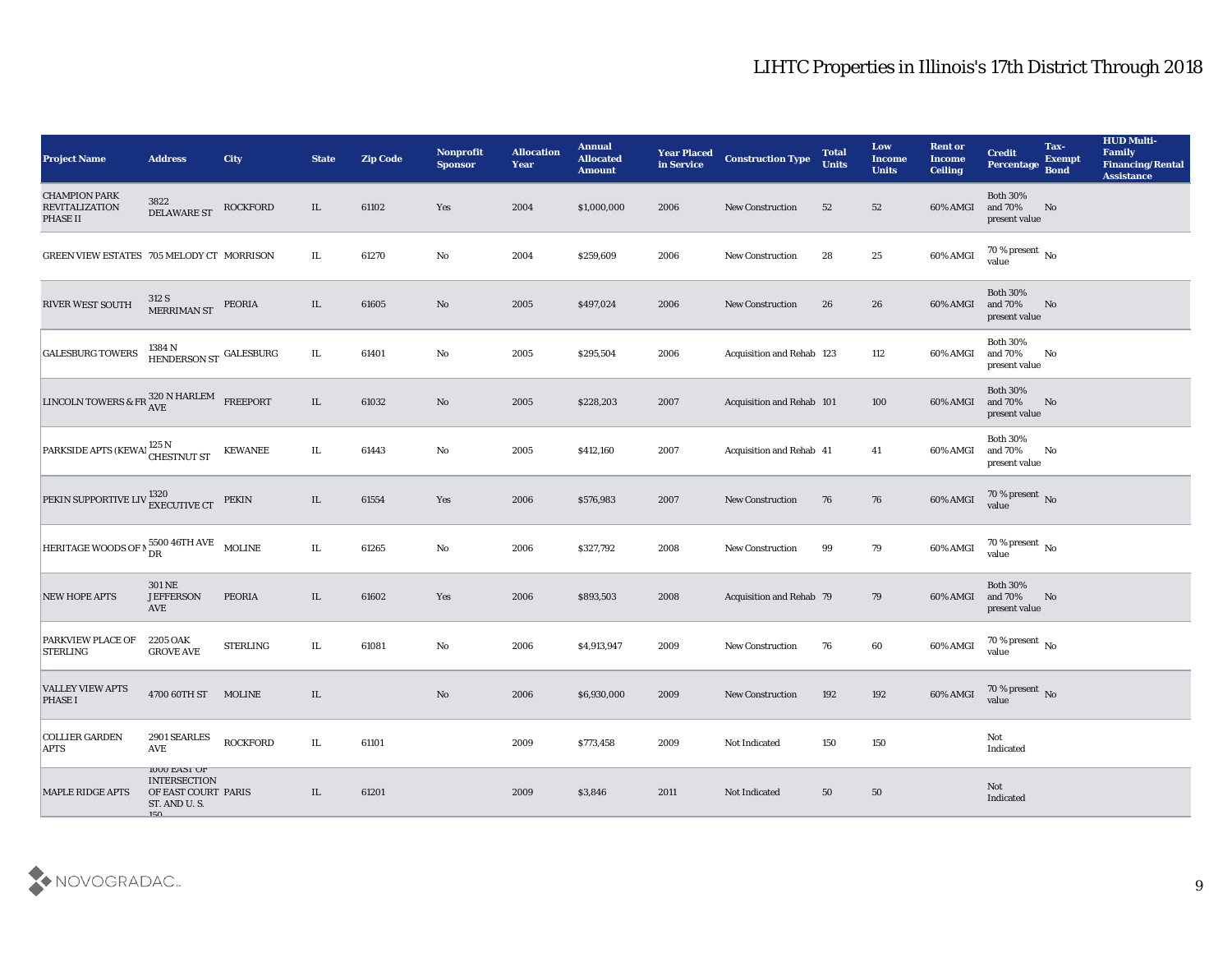| <b>Project Name</b>                                                                           | <b>Address</b>                          | <b>City</b>               | <b>State</b> | <b>Zip Code</b> | <b>Nonprofit</b><br><b>Sponsor</b> | <b>Allocation</b><br>Year | <b>Annual</b><br><b>Allocated</b><br><b>Amount</b> | <b>Year Placed<br/>in Service</b> | <b>Construction Type</b>               | <b>Total</b><br><b>Units</b> | Low<br><b>Income</b><br><b>Units</b> | <b>Rent or</b><br><b>Income</b><br><b>Ceiling</b> | <b>Credit</b><br>Percentage Bond            | Tax-<br><b>Exempt</b> | <b>HUD Multi-</b><br>Family<br>Financing/Rental<br><b>Assistance</b> |
|-----------------------------------------------------------------------------------------------|-----------------------------------------|---------------------------|--------------|-----------------|------------------------------------|---------------------------|----------------------------------------------------|-----------------------------------|----------------------------------------|------------------------------|--------------------------------------|---------------------------------------------------|---------------------------------------------|-----------------------|----------------------------------------------------------------------|
| ROCK ISLAND -<br><b>SPECIAL NEEDS</b>                                                         | 655 CASCADE<br><b>GARDEN DR</b>         | ROCK ISLAND               | $\rm IL$     | 61201           |                                    | 2007                      | \$919,312                                          | 2011                              | Not Indicated                          | 70                           | 70                                   |                                                   | Not<br>Indicated                            |                       |                                                                      |
| MONMOUTH FARMS 2050 75TH ST                                                                   |                                         | MONMOUTH                  | IL           | 61462           |                                    | 2009                      | \$1,000                                            | 2011                              | Not Indicated                          | 40                           | 40                                   |                                                   | <b>Not</b><br>Indicated                     |                       |                                                                      |
| <b>LAKE MATHERVILLE</b><br><b>MANOR APTS</b>                                                  |                                         | 402 FIFTH AVE MATHERVILLE | IL.          | 61263           |                                    | 2008                      | \$92,954                                           | 2011                              | Not Indicated                          | 24                           | 24                                   |                                                   | Not<br>Indicated                            |                       |                                                                      |
| $\frac{MOLINE ENTERPRISE}{LIVE-WORK LOFTS} \quad 1809 RIVER DR \quad MOLINE$                  |                                         |                           | IL           | 61265           |                                    | 2010                      | \$1,075,000                                        | 2012                              | Not Indicated                          | 69                           | 50                                   |                                                   | <b>Not</b><br>Indicated                     |                       |                                                                      |
| <b>STERLING FAMILY</b><br><b>HOUSING</b>                                                      | $2105 \mbox{\,FREEPORT}$ STERLING<br>RD |                           | $\rm IL$     | 61081           |                                    | 2010                      | \$288,436                                          | 2012                              | Not Indicated                          | 22                           | 20                                   |                                                   | Not<br>Indicated                            |                       |                                                                      |
| <b>MARY ALLEN WEST</b><br><b>TOWER</b>                                                        | 121 W SIMMONS GALESBURG<br><b>ST</b>    |                           | IL           | 61401           | $\mathbf{N}\mathbf{o}$             | 2010                      | \$1,001,771                                        | 2012                              | Both New Construction 153<br>and $A/R$ |                              | 153                                  |                                                   | <b>Both 30%</b><br>and 70%<br>present value | No                    | Yes                                                                  |
| <b>WHISPERING HILLS</b>                                                                       | 110 TAYLOR DR PORT BYRON                |                           | IL           | 61275           | No                                 | 2010                      | \$611,843                                          | 2012                              | Both New Construction 72<br>and $A/R$  |                              | 72                                   |                                                   | <b>Both 30%</b><br>and 70%<br>present value | No                    | Yes                                                                  |
| JANE ADDAMS PARK 502 SEMINARY ROCKFORD<br><b>APTS</b>                                         | <b>ST</b>                               |                           | $\rm IL$     | 61104           |                                    | 2010                      | \$747,386                                          | 2012                              | Not Indicated                          | 38                           | 38                                   |                                                   | Not<br>Indicated                            |                       |                                                                      |
| RIDGEWOOD TOWERS $^{545}_{\hbox{{\small CITIES}}}$ AVE OF THE $_{\small\textrm{EAST MOLINE}}$ |                                         |                           | $\rm IL$     | 61244           |                                    | 2011                      | \$480,049                                          | 2012                              | Not Indicated                          | 140                          | 140                                  |                                                   | Not<br>Indicated                            |                       |                                                                      |
| <b>ASHLAND PLACE</b>                                                                          | 1700 E ASH ST CANTON                    |                           | IL           | 61520           |                                    | 2011                      | \$788,133                                          | 2013                              | Not Indicated                          | 42                           | 37                                   |                                                   | <b>Not</b><br>Indicated                     |                       |                                                                      |
| HERITAGE WOODS OF 1500 S FOREST<br>FREEPORT                                                   | RD                                      | <b>FREEPORT</b>           | IL.          | 61032           |                                    | 2011                      | \$799,765                                          | 2013                              | Not Indicated                          | 76                           | 61                                   |                                                   | Not<br>Indicated                            |                       |                                                                      |
| BUTTONWOOD TRAILS $^{455}_{\hbox{AVE}}$ SE TENTH                                              |                                         | <b>ALEDO</b>              | IL           | 61231           |                                    | 2011                      | \$830,638                                          | 2014                              | Not Indicated                          | 40                           | 40                                   |                                                   | Not<br>Indicated                            |                       |                                                                      |
|                                                                                               |                                         |                           |              |                 |                                    |                           |                                                    |                                   |                                        |                              |                                      |                                                   |                                             |                       |                                                                      |